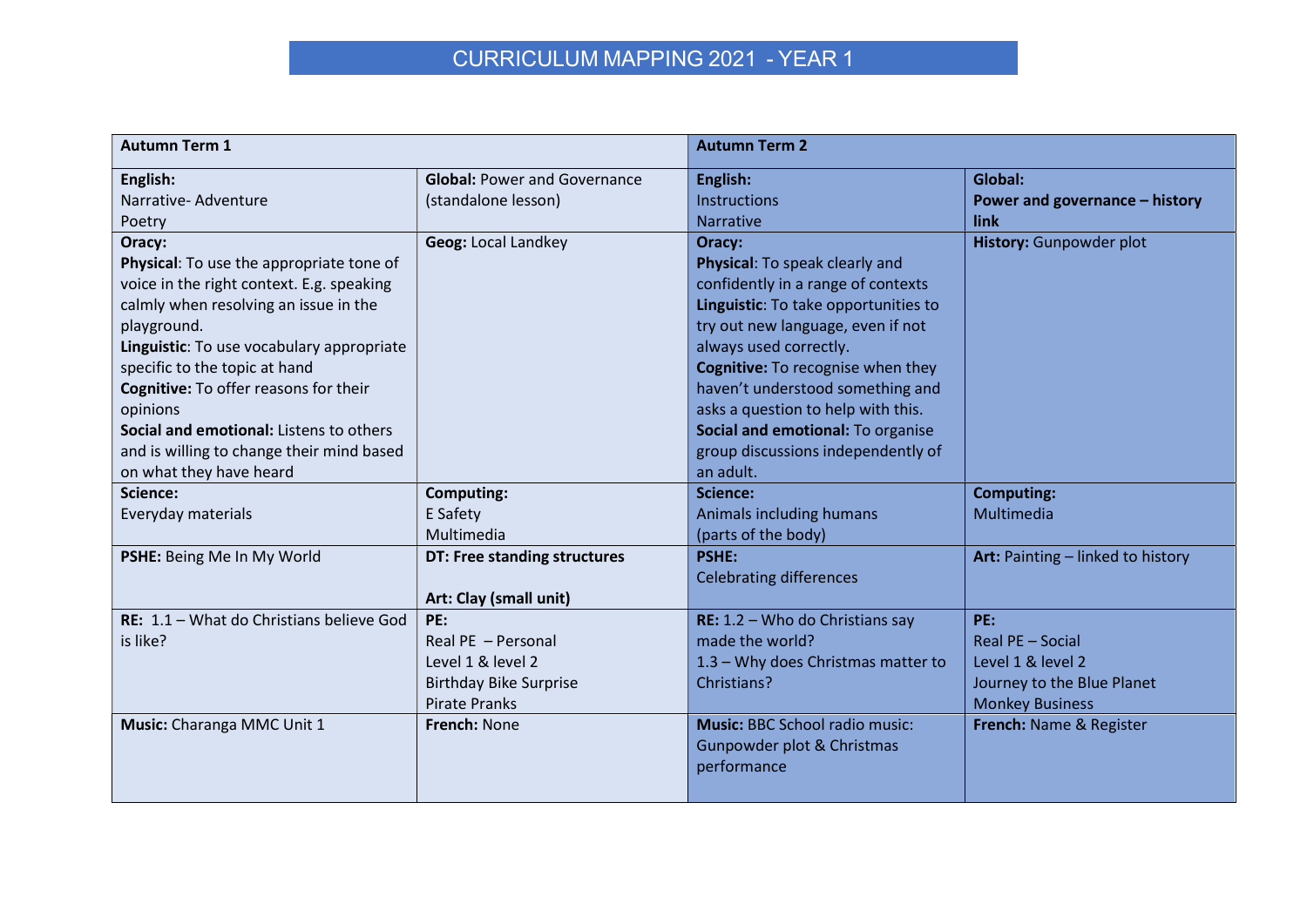## CURRICULUM MAPPING 2021 - YEAR 1

| <b>Spring term</b>                                                                                                                                                                                                                                                                                                                                                                                                                                                              |                                                                                                             | <b>Spring Term 2</b>                   |                                                                                                                                                                                                                                                                                                                                                                                                                  |                                                                                                      |
|---------------------------------------------------------------------------------------------------------------------------------------------------------------------------------------------------------------------------------------------------------------------------------------------------------------------------------------------------------------------------------------------------------------------------------------------------------------------------------|-------------------------------------------------------------------------------------------------------------|----------------------------------------|------------------------------------------------------------------------------------------------------------------------------------------------------------------------------------------------------------------------------------------------------------------------------------------------------------------------------------------------------------------------------------------------------------------|------------------------------------------------------------------------------------------------------|
| English:<br><b>Persuasive letter</b><br><b>Narrative</b>                                                                                                                                                                                                                                                                                                                                                                                                                        |                                                                                                             | <b>Global:</b> Sustainable development | English:<br>Non-Chronological report<br><b>Narrative</b>                                                                                                                                                                                                                                                                                                                                                         | <b>Global: Social justice and</b><br>inequality/human rights                                         |
| Oracy:<br><b>Physical: none</b><br>Linguistic: To use sentence stems to link to<br>other's ideas in group discussion.<br>E.g. 'I agree with<br>because ' 'Linking to<br>To use conjunctions to organise and sequence<br>ideas e.g. firstly, secondly, finally.<br>Cognitive: To disagree with someone else's<br>opinion politely.<br>To explain ideas and events in chronological<br>order<br>Social and emotional: To organise group<br>discussions independently of an adult. |                                                                                                             | <b>Geog: weather</b>                   | Oracy:<br>Physical: To use the appropriate<br>tone of voice in the right context.<br>E.g. speaking calmly when resolving<br>an issue in the playground.<br>Linguistic: To use vocabulary<br>appropriate specific to the topic at<br>hand<br>Cognitive: To offer reasons for their<br>opinions<br>Social and emotional: Listens to<br>others and is willing to change their<br>mind based on what they have heard | <b>History: Kings and Queens</b>                                                                     |
| <b>Science:</b><br>Everyday materials                                                                                                                                                                                                                                                                                                                                                                                                                                           | Art:<br>Printing                                                                                            |                                        | <b>Science:</b><br>Animals including humans (animal<br>statements)                                                                                                                                                                                                                                                                                                                                               | <b>Computing:</b><br>Data<br>Multimedia                                                              |
| <b>PSHE:</b><br><b>Dreams and Goals</b>                                                                                                                                                                                                                                                                                                                                                                                                                                         | <b>Computing:</b><br>Programming                                                                            |                                        | <b>PSHE:</b><br><b>Healthy Me</b>                                                                                                                                                                                                                                                                                                                                                                                | DT: Food linked to Healthy Me                                                                        |
| RE: 1.7 - Who is Jewish and how do they<br>live?                                                                                                                                                                                                                                                                                                                                                                                                                                | PE: Real PE - Cognitive<br>Level 1 & level 2<br>Tilly the Train's Big Day Out<br>Thembi walks the Tightrope |                                        | RE:<br>$1.7 -$ Who is Jewish and how do they<br>live?                                                                                                                                                                                                                                                                                                                                                            | PE: Real PE - Creative<br>Level 1 & level 2<br><b>Clowning Around</b><br>Wendy's water-ski challenge |
| Music: Charanga MMC Unit 4 & BBC<br>school radio songs about weather                                                                                                                                                                                                                                                                                                                                                                                                            | French: None                                                                                                |                                        | <b>Music:</b> Charanga MMC Unit 5 & BBC<br>school radio song about Tudor<br>kings/queens                                                                                                                                                                                                                                                                                                                         | <b>French: Greetings</b>                                                                             |